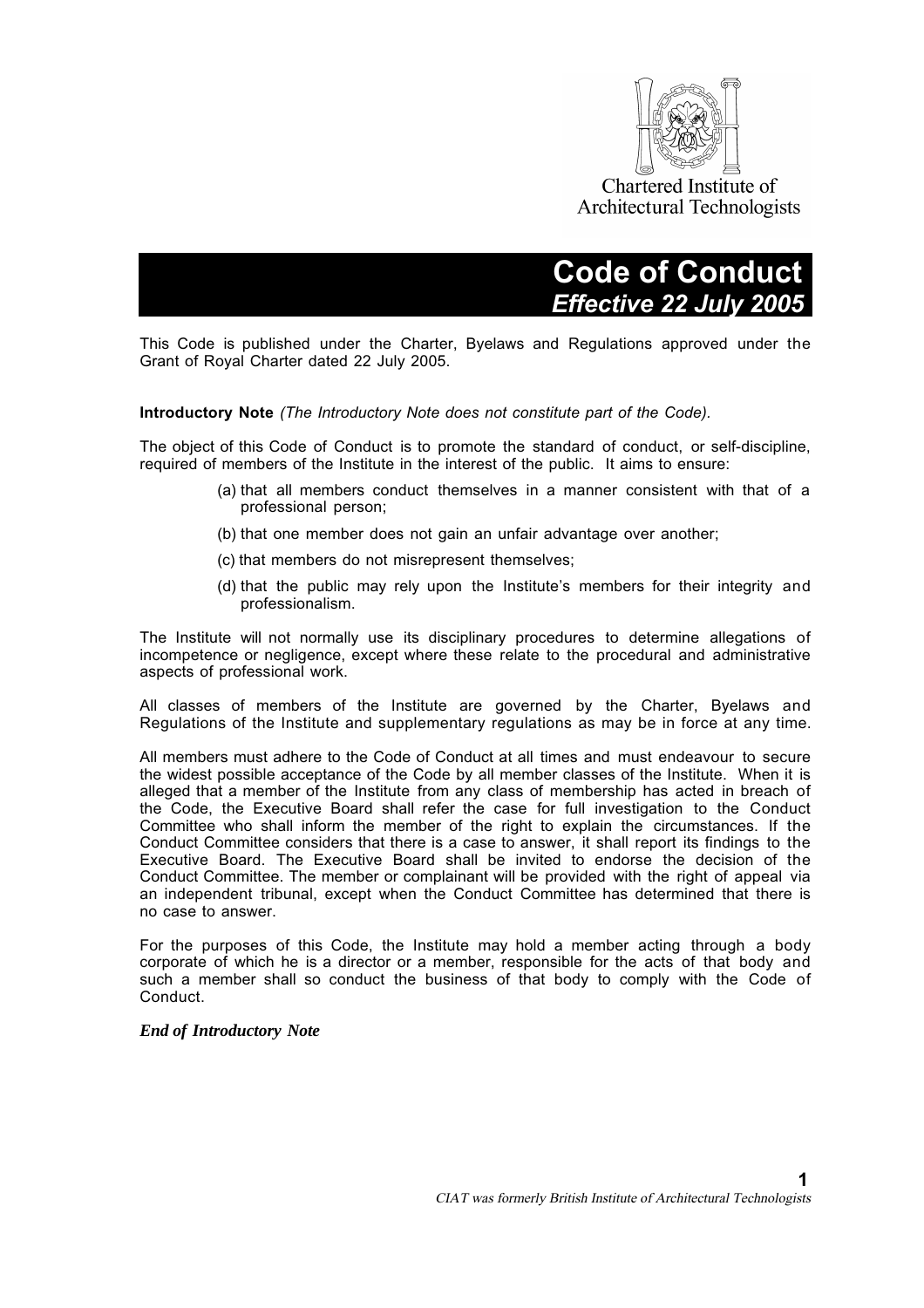In this Code the words standing in the first column of the following table shall bear the meaning set opposite to them respectively in the second column if not inconsistent with the subject or context:

| <b>WORDS</b>             | <b>MEANINGS:</b>                                                                                                                                                                                                                                                       |
|--------------------------|------------------------------------------------------------------------------------------------------------------------------------------------------------------------------------------------------------------------------------------------------------------------|
| Institute                | The Chartered Institute of Architectural Technologists.                                                                                                                                                                                                                |
| Board                    | The Executive Board of the Institute                                                                                                                                                                                                                                   |
| Council                  | The Electoral College and Strategic Forum of the Institute.                                                                                                                                                                                                            |
| <b>Conduct Committee</b> | The Committee is established to consider any charges<br>against a member arising out of the Code of Conduct or any<br>complaint against a member who has deemed to have<br>conducted himself in a manner inconsistent with the status<br>of a member of the Institute. |
| <b>Appeals Procedure</b> | An independent tribunal to consider appeals against a<br>decision by the Conduct Committee following a hearing<br>where a charge has been proven.                                                                                                                      |
| In writing               | Written, printed or lithographed or partly one or partly<br>another or produced by any other modes of representing<br>or reproducing words in a visible form.                                                                                                          |
| "members"                | printed entirely in lower case type means a Chartered<br>Member, Associate, Technician, Profile member, or<br>Student, or all classes.                                                                                                                                 |
| "Members"                | commencing with the letter "M" in upper case type, means<br>Chartered Members of the Institute.                                                                                                                                                                        |
| a client                 | shall be any person or body who commissions a service or<br>services from a member.                                                                                                                                                                                    |
| a Director               | is a Director of a company incorporated under the<br>Companies Acts 1948 to 1985.                                                                                                                                                                                      |
| an LLP member            | is a member of a Limited Liability Partnership incorporated<br>under the Limited Liability Partnerships Act 2000.                                                                                                                                                      |
| a Partner                | is a Partner in a partnership constituted under the<br>Partnerships Act 1890.                                                                                                                                                                                          |

Words importing the singular number only shall include the plural number and vice versa. Words importing the masculine gender only shall include the feminine gender. Words importing persons shall include corporations.

## **Clause 1:**

The members shall at all times:

- a) act with integrity so as to uphold the standing and reputation of the Institute;
- b) act faithfully and honourably in their professional responsibilities;
- c) rely solely on merit to secure commissions and appointments;
- d) not seek directly or indirectly to injure the professional reputation of another; and
- e) not knowingly misrepresent the views of the Institute or their professional qualification**.**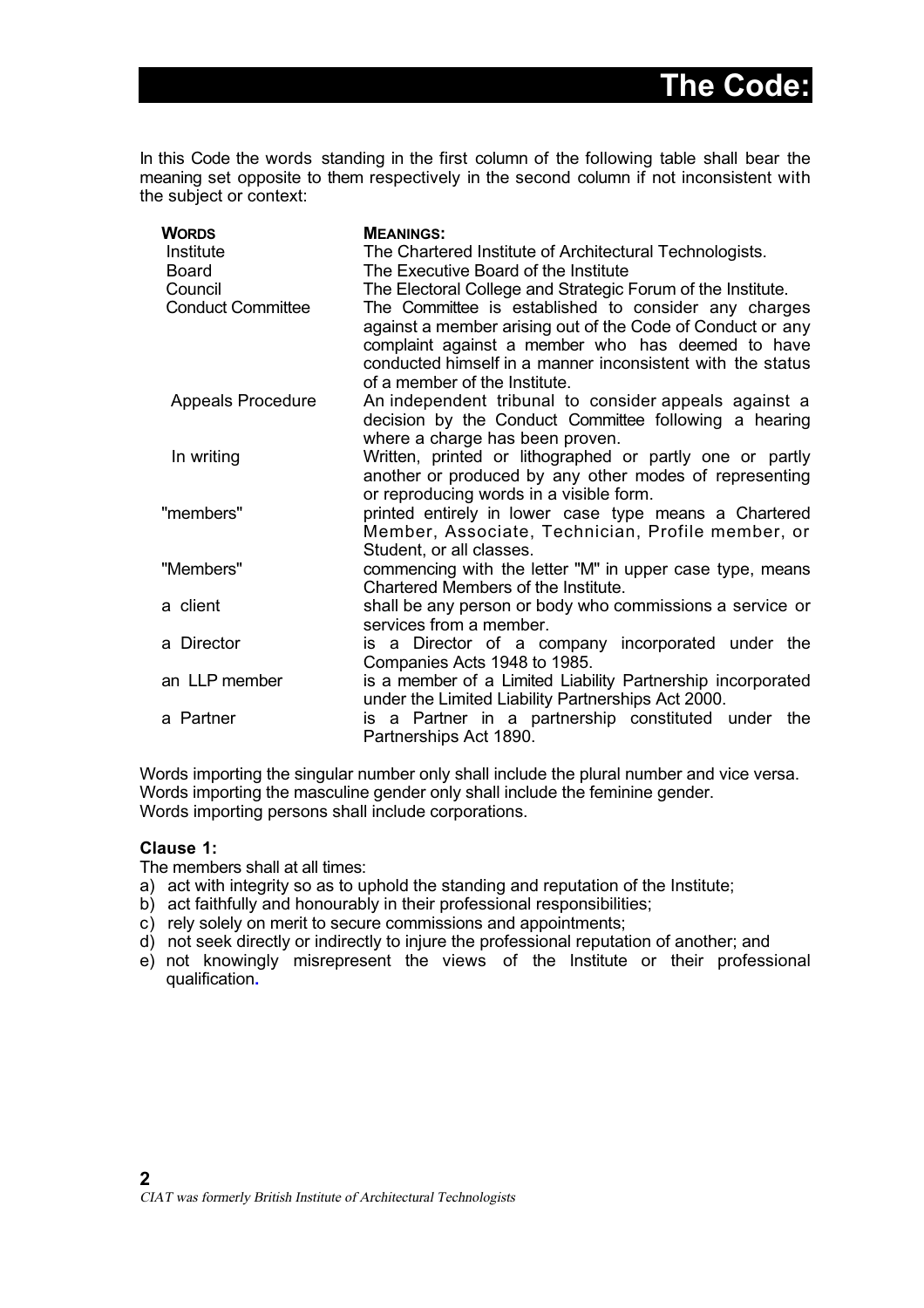## **Clause 2:**

- a) Only Members shall describe themselves as Chartered Architectural Technologists and use the designation MCIAT.
- b) Only Members shall practise as sole practitioners, Partners, Directors, and LLP members and advertise their membership of the Institute as a professional qualification**.**
- c) Profile members may practise as sole practitioners, Partners, Directors, or LLP members but shall not advertise or make reference to their membership of the Institute
- d) Technician, Associate, or Student members may advertise their services in the professional services columns of publications to undertake sub contract work or work sharing with or for other Institute members, or other professionals within the construction process provided that such information is factual and in good faith.

## **Clause 3:**

- a) Those members in private practice shall take reasonable precautions to ensure that no conflict of interest arises between their clients and themselves.
- b) Employed members shall take reasonable precautions to disclose to their employer any conflict of interest which arises between themselves and their employer.
- c) Any members perceiving a potential conflict of interest shall report that conflict in writing to their clients or employer at the earliest opportunity.

## **Clause 4:**

- a) Only those members awarded the suffix MCIAT shall describe themselves as Chartered Architectural Technologists or architectural technologists, unless:
	- i) the Executive Board approves either generally or specifically the use of any other description, or;
	- ii) those Members possess other qualifications or perform other functions which allow the use of other descriptions.
- b) Only those members awarded the suffix TCIAT shall describe themselves as architectural technicians, unless:
	- i) the Executive Board approves either generally or specifically the use of any other description, or;
	- ii) those members possess other qualifications or perform other functions which allow the use of other descriptions.

## **Clause 5:**

The Members or Profile members in private practice as sole practitioners, Partners Directors or LLP members shall obtain formal registration with the Institute.

## **Clause 6:**

- a) These members who provide services directly to a client shall obtain and maintain adequate professional indemnity insurance.
- b) Those members who are Directors or LLP members who provide services directly to a client shall ensure that adequate professional indemnity insurance is obtained and maintained on behalf of either that company or their Limited Liability Partnership.
- c) Those members who, as sole practitioners, Partners, Directors or LLP members have ceased to provide services directly to clients shall take all reasonable steps to ensure that adequate run off professional indemnity insurance cover is in place.